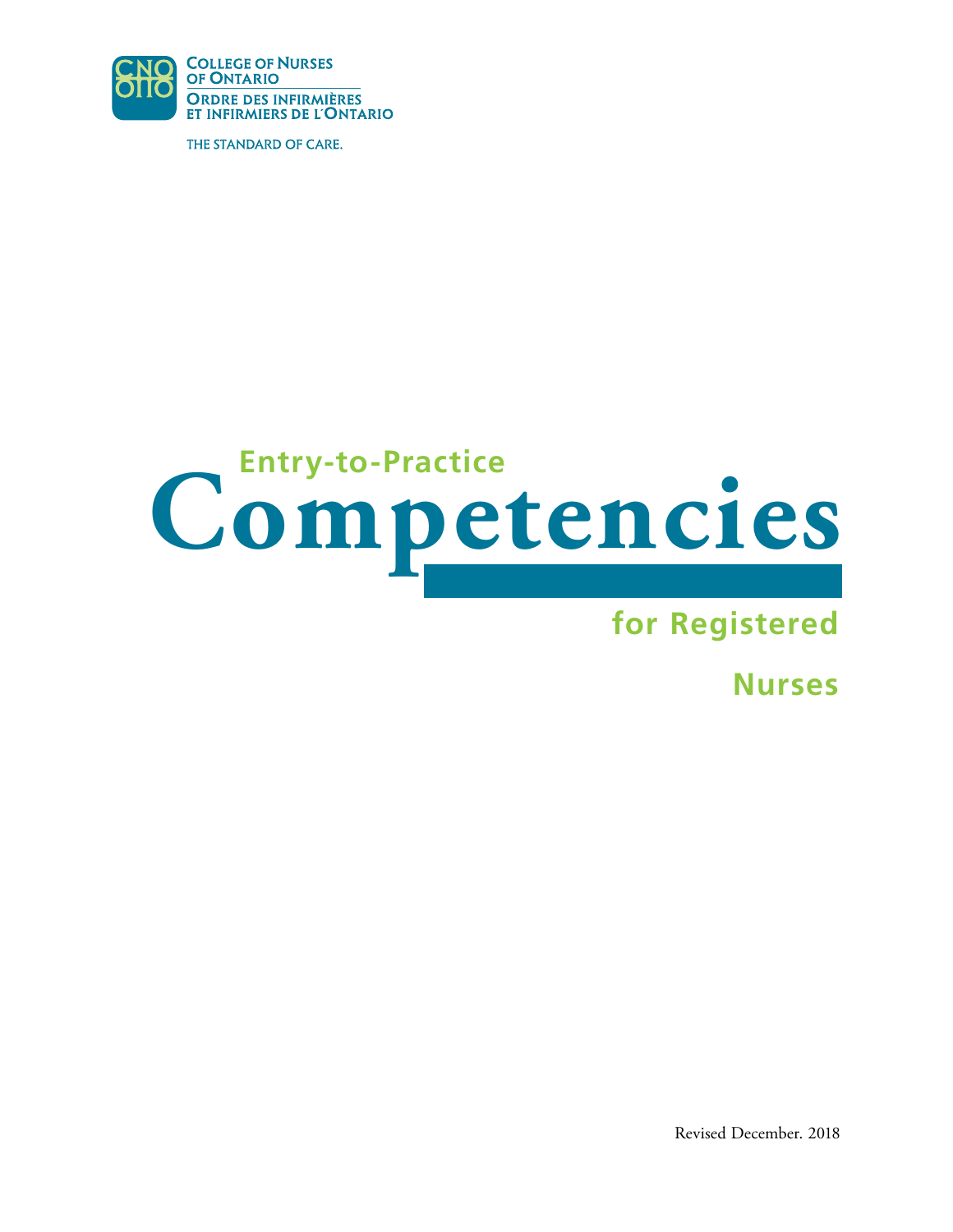### **Table of Contents**

| <b>Introduction</b>                                          | 3  |
|--------------------------------------------------------------|----|
| <b>Purpose of the document</b><br><b>Document background</b> | 3  |
|                                                              | 3  |
| <b>Overarching principles</b>                                | 3  |
| <b>Definition of client</b>                                  | 4  |
| <b>Competency framework</b>                                  | 4  |
| 1. Clinician                                                 | 5  |
| 2. Professional                                              | 5  |
| 3. Communicator                                              | 6  |
| 4. Collaborator                                              | 6  |
| 5. Coordinator                                               | 7  |
| 6. Leader                                                    | 7  |
| 7. Advocate                                                  | 7  |
| 8. Educator                                                  | 8  |
| 9. Scholar                                                   | 8  |
| Glossary                                                     | 9  |
| <b>References</b>                                            | 13 |

### **Acknowledgments**

The College of Nurses of Ontario (CNO) would like to thank CNO members who participated in the review and revision of this document. CNO also recognizes and thanks the Canadian Council of Registered Nurse Regulators: Revision of Entry-Level Competencies Project Working Group for the foundational work on entry-level competencies.

*Entry-to-practice competencies for Registered Nurses* Pub. No. 41037

ISBN 978-1-77116-140-4

Copyright © College of Nurses of Ontario, 2019.

Commercial or for-profit redistribution of this document in part or in whole is prohibited except with the written consent of CNO. This<br>document may be reproduced in part or in whole for personal or educational use without

• Due diligence is exercised in ensuring the accuracy of the materials reproduced;

• CNO is identified as the source; and

• The reproduction is not represented as an official version of the materials reproduced, nor as having been made in affiliation with, or with the endorsement of, CNO.

First Published March 1999 as Entry to Practice Competencies For Ontario Registered Nurses as of January 1, 2005, Updated June 2005, Revised February 2007. Revised June 2008 from the Jurisdictional Competency Process: Entry-level Registered Nurses. Revised February 2009 as *National Competencies in the context of entry-level Registering Nurse practice*. Adopted for Ontario Registered Nurses Entry-<br>to-Practice Competencies (ISBN 978-1-77116-009-4). Updated June 2018 for title change- Nurses. Revised 2019.

Additional copies of this booklet may be obtained by contacting CNO's Customer Service Centre at 416 928-0900 or toll-free in Canada at 1 800 387-5526.

College of Nurses of Ontario 101 Davenport Rd. Toronto ON M5R 3P1 www.cno.org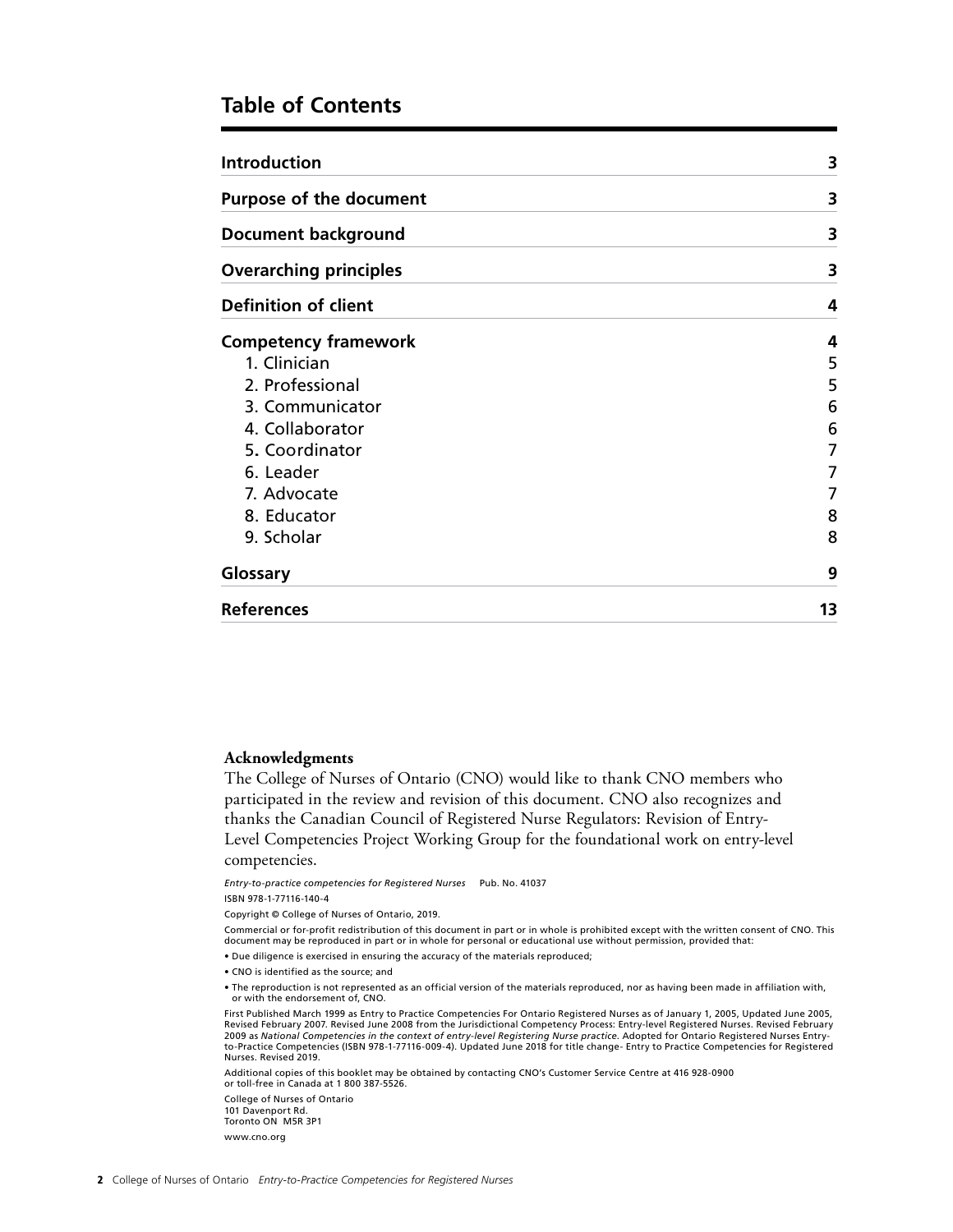## <span id="page-2-0"></span>**Introduction**

The College of Nurses of Ontario (CNO) is the regulatory body for nursing in Ontario. Through provincial government legislation (*Nursing Act, 1991* and *Regulated Health Professions Act, 1991*), CNO is accountable for public protection by ensuring nurses in Ontario practice safely, competently and ethically. CNO fulfills its mandate through a variety of regulatory activities including registration, maintaining standards of nursing practice and education, enforcing nursing standards, conducting continuing competence reviews and establishing competencies required for nursing practice.

Entry-to-practice competencies are the foundation for nursing practice. This document outlines the competencies measured for entry-level registered nurses (RNs) upon initial registration with CNO and entry to practice in Ontario. The competencies also guide the assessment of members' continuing competence for maintaining registration with CNO.

### **Purpose of the document**

The competencies for entry-level RN practice are established for the following purposes:

**Protection of the public:** Through government legislation (*Nursing Act, 1991* and *Regulated Health Professions Act, 1991*), CNO is mandated by the public to promote and ensure safe, competent and ethical nursing in Ontario.

**Practice reference:** The competencies are used as a reference or resource to assist RNs to understand entry-level practice expectations and ongoing applications within their professional role.

**Approval of nursing education programs:** The competencies are used by CNO in evaluating baccalaureate nursing education programs to ensure the curriculum prepares graduates to successfully achieve professional practice standards before entry to practice.

### **Registration and membership requirements:**

The competencies are used by CNO to inform registration eligibility decisions.

**Legal Reference:** The legal definition of nursing practice included in the *Nursing Act, 1991* establishes the basis for the scope of practice in which any nurse may engage. The competencies are the expectations for RNs upon entry to practice in Ontario, and are used as a reference when evaluating the standard of care of registered nurses.

**Public information:** The competencies inform the public, employers, and other health care providers about registered nursing practice, and assist with accurate expectations for registered nursing practice at the entry level.

**Continuing competence:** In accordance with CNO's Quality Assurance Program, the competencies are used by members in the annual self-assessment of their nursing practice and development of professional learning goals.

### **Document background**

Entry-level competencies for RNs were first published by CNO in 2005 to align with the regulation change toward a university baccalaureate education requirement for RNs in Ontario. Since then, competencies have been revised every five years at a national level to ensure practice relevance and consistency between jurisdictions.

In 2017, the Canadian Council of Registered Nurse Regulators initiated the most recent review and revisions of entry-to-practice competencies for registered nurses in Canada. The initiative was led by a working group comprised of 11 provincial and territorial nursing regulatory bodies across the nation.

This new set of revisions are based on results of an environmental scan, literature reviews and stakeholder consultation. The regulatory body in each jurisdiction validates and approves the entryto-practice competencies. They also confirm that the competencies are consistent with provincial and territorial legislation.<sup>1</sup>

# **Overarching principles**

The following overarching principles apply to the education and practice of entry-level RNs:

 $1$  Consistency between jurisdictions supports the workforce mobility requirements of the Canadian Free Trade Agreement.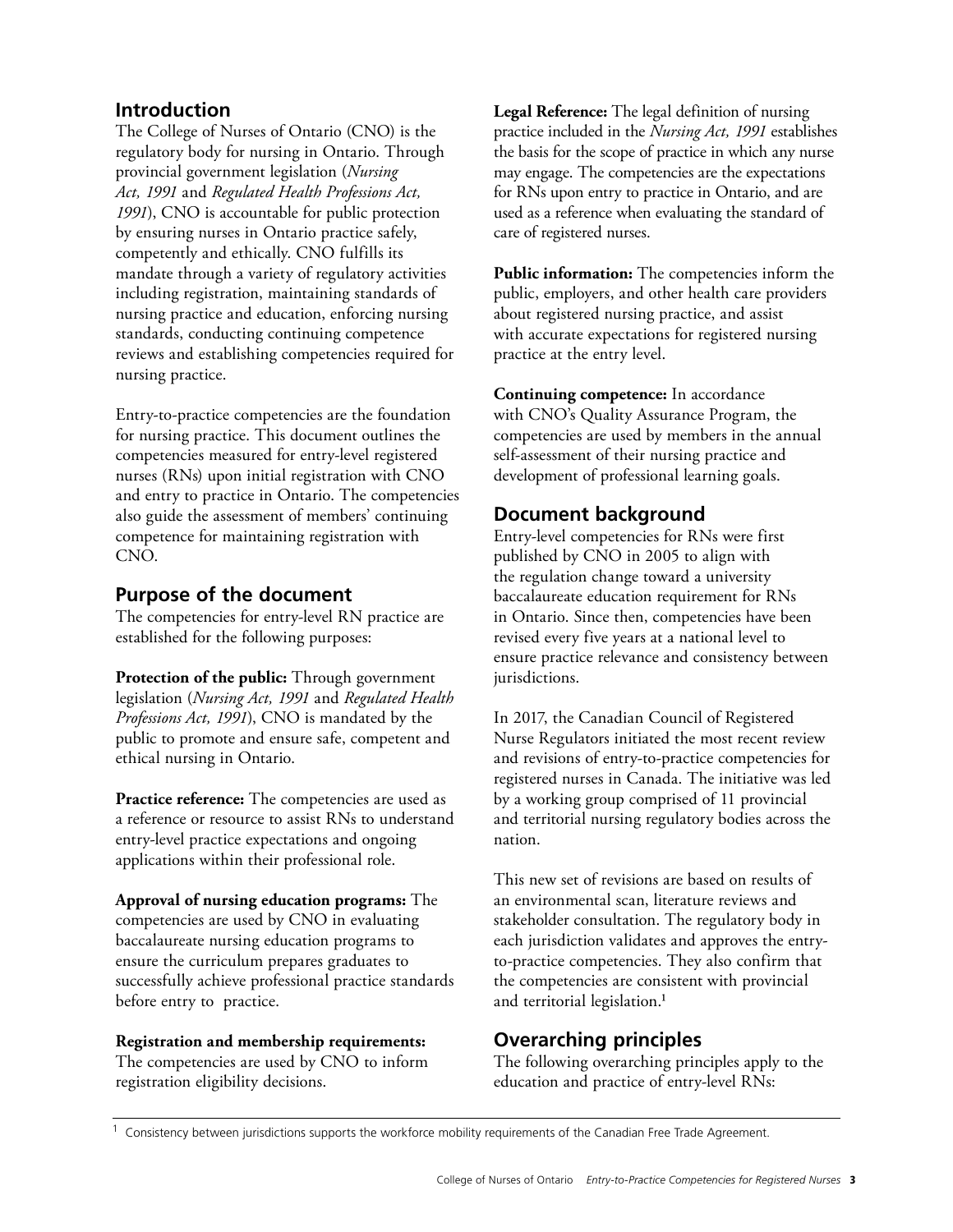- <span id="page-3-0"></span>1. Entry-level RNs are beginning practitioners. It is unrealistic to expect an entry-level RN to function at the level of practice of an experienced RN
- 2. Entry-level RNs work within the registered nursing scope of practice, and appropriately seek guidance when they encounter situations outside of their ability
- 3. Entry-level RNs must have the requisite skills and abilities to attain the entry-level competencies
- 4. Entry-level RNs are prepared as generalists to practice safely, competently, compassionately, and ethically:
	- in situations of health and illness
	- with all people across the lifespan
	- with all recipients of care: individuals, families, groups, communities and populations
	- across diverse practice settings
	- using evidence-informed practice
- 5. Entry-level RNs have a strong foundation in nursing theory, concepts and knowledge, health and sciences, humanities, research and ethics from education at the baccalaureate level
- 6. Entry-level RNs practice autonomously within

legislation, practice standards, ethics and scope of practice in their jurisdiction

7. Entry-level RNs apply the critical thinking process throughout all aspects of practice.

# **Definition of client**

The client is the central focus of registered nursing practice. In the context of this document, "client" refers to a person who receives services from a registered nurse. In most circumstances, the client is an individual, but the client can also include family members or substitute decision-makers. A client can also be a group, community or population.

### **Competency framework**

There is a total of 101 competencies organized thematically under nine roles:

- 1. Clinician
- 2. Professional
- 3. Communicator
- 4. Collaborator
- 5. Coordinator
- 6. Leader
- 7. Advocate
- 8. Educator
- 9. Scholar

### **Figure 1: Conceptual framework for organizing competencies2**



<sup>2</sup> Copyright © 2015 The Royal College of Physicians and Surgeons of Canada. Retrieved from http://www.royalcollege.ca/rcsite/ [canmeds/canmeds-framework-e.](http://www.royalcollege.ca/rcsite/ canmeds/canmeds-framework-e) Adapted with permission.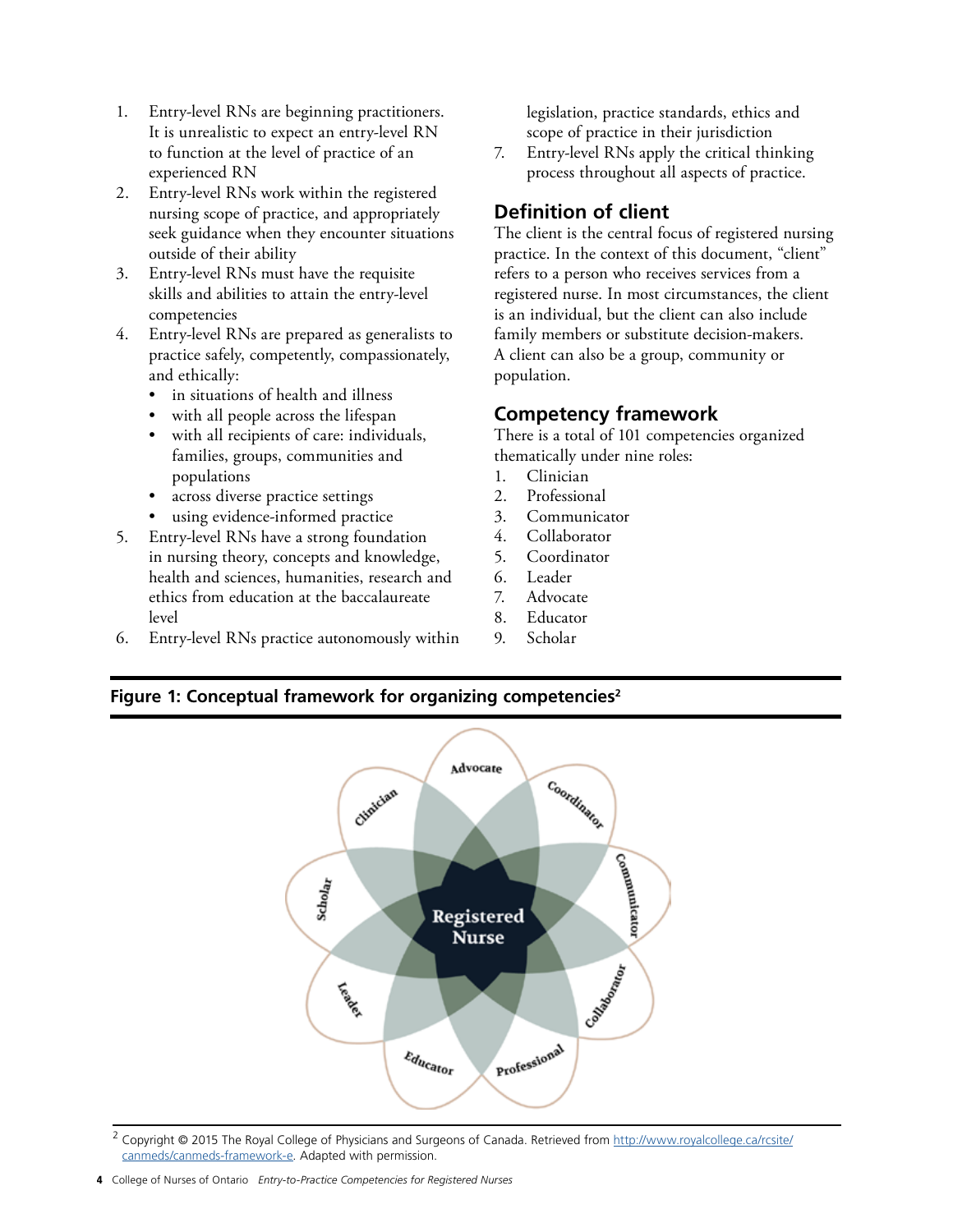<span id="page-4-0"></span>The model represents the multiple roles nurses assume when providing, safe, competent, ethical, compassionate and evidence-informed nursing care in any practice setting. Some concepts are relevant to multiple roles. For the sake of clarity, and to avoid unnecessary repetition, certain key concepts (for example, client-centred) are mentioned once and applied to all competencies.

**Bolded** terms are defined in the Glossary.

# **1. Clinician**

Registered nurses are clinicians who provide safe, **competent**, ethical, **compassionate**, and **evidenceinformed** care across the lifespan in response to **client** needs. Registered nurses integrate knowledge, skills, judgment and professional values from nursing and other diverse sources into their practice.

- 1.1 Provides safe, ethical, competent, compassionate, **client-centred** and evidenceinformed nursing care across the lifespan in response to client needs.
- 1.2 Conducts a **holistic** nursing **assessment** to collect comprehensive information on client health status.
- 1.3 Uses principles of **trauma-informed care**  which places priority on trauma survivors' **safety**, choice, and control.
- 1.4 Analyses and interprets data obtained in client assessment to inform ongoing decisionmaking about client health status.
- 1.5 Develops plans of care using **critical inquiry**  to support professional judgment and reasoned decision-making.
- 1.6 Evaluates effectiveness of **plan of care** and modifies accordingly.
- 1.7 Anticipates actual and potential health risks and possible unintended outcomes.
- 1.8 Recognizes and responds immediately when client safety is affected.
- 1.9 Recognizes and responds immediately when client's condition is deteriorating
- 1.10 Prepares clients for and performs procedures, treatments, and follow up care.
- 1.11 Applies knowledge of pharmacology and principles of safe medication practice.
- 1.12 Implements evidence-informed practices of pain prevention, manages client's pain, and provides comfort through pharmacological

and non-pharmacological interventions.

- 1.13 Implements **therapeutic nursing interventions** that contribute to the care and needs of the client.
- 1.14 Provides nursing care to meet palliative and end-of-life care needs.
- 1.15 Incorporates knowledge about ethical, legal, and regulatory implications of medical assistance in dying (MAiD) when providing nursing care.
- 1.16 Incorporates principles of harm reduction with respect to substance use and misuse into plans of care.
- 1.17 Incorporates knowledge of epidemiological principles into plans of care.
- 1.18 Provides **recovery-oriented** nursing care in partnership with clients who experience a mental health condition and/or addiction.
- 1.19 Incorporates mental **health promotion** when providing nursing care.
- 1.20 Incorporates suicide prevention approaches when providing nursing care.
- 1.21 Incorporates knowledge from the health sciences, including anatomy, physiology, pathophysiology, psychopathology, pharmacology, microbiology, epidemiology, genetics, immunology, and nutrition.
- 1.22 Incorporates knowledge from nursing science, social sciences, humanities, and health-related research into plans of care.
- 1.23 Uses knowledge of the impact of evidenceinformed registered nursing practice on client health outcomes.
- 1.24 Uses effective strategies to prevent, de-escalate, and manage disruptive, aggressive, or violent behaviour.
- 1.25 Uses strategies to promote wellness, to prevent illness, and to minimize disease and injury in clients, self, and others.
- 1.26 Adapts practice in response to the spiritual beliefs and cultural practices of clients.
- 1.27 Implements evidence-informed practices for infection prevention and control.

# **2. Professional**

Registered nurses are professionals who are committed to the health and well-being of clients. Registered nurses uphold the profession's practice standards and ethics and are accountable to the public and the profession.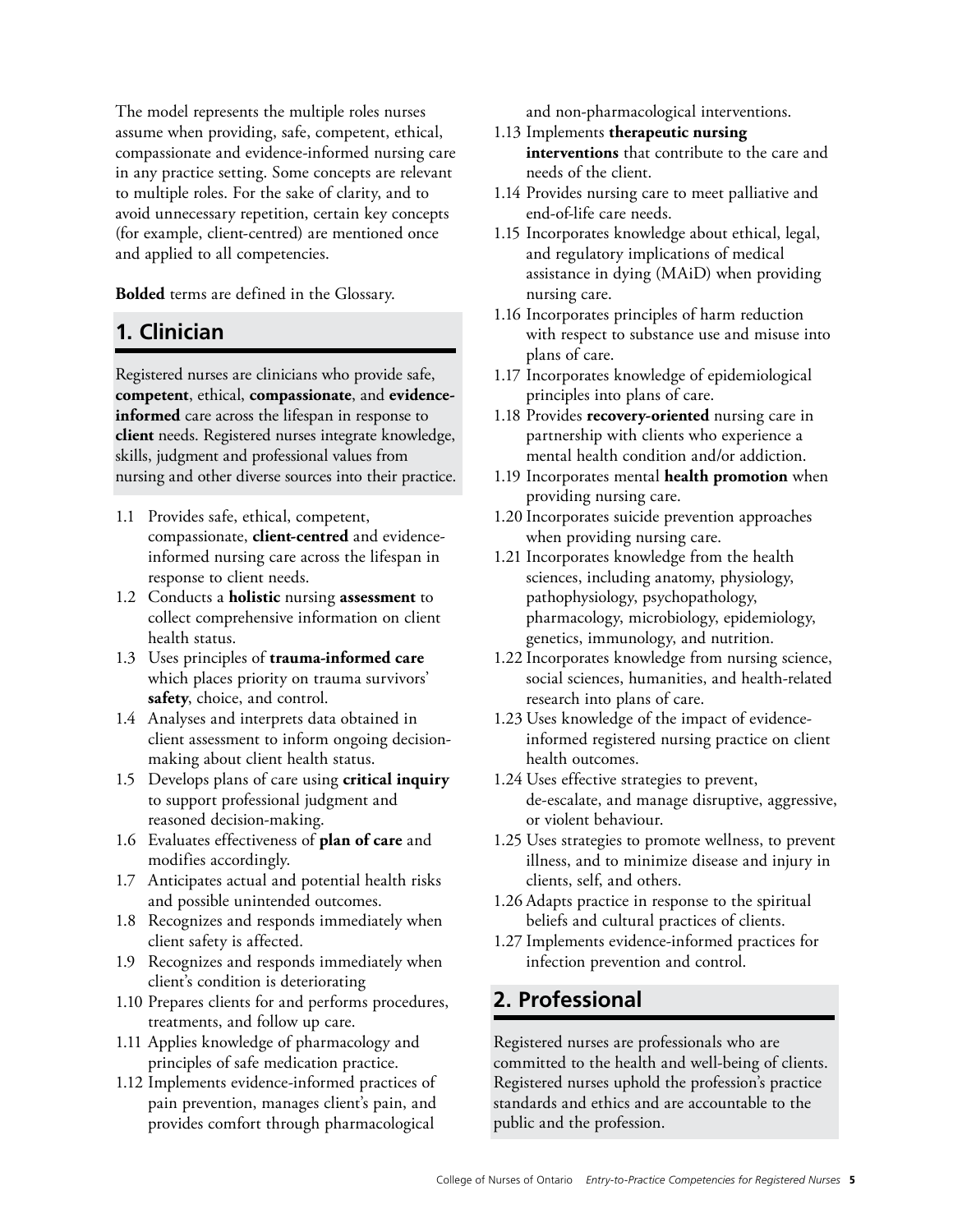- <span id="page-5-0"></span>2.1 Demonstrates **accountability**, accepts responsibility, and seeks assistance as necessary for decisions and actions within the legislated **scope of practice**.
- 2.2 Demonstrates a **professional presence**, and confidence, honesty, integrity, and respect in all interactions.
- 2.3 Exercises professional judgment when using agency policies and procedures, or when practising in their absence.
- 2.4 Maintains client privacy, confidentiality, and security by complying with legislation, practice standards, ethics, and organizational policies.
- 2.5 Identifies the influence of personal values, beliefs, and **positional power** on clients and the **health care team** and acts to reduce bias and influences.
- 2.6 Establishes and maintains **professional boundaries** with clients and the health care team.
- 2.7 Identifies and addresses ethical (moral) issues using ethical reasoning, seeking support when necessary.
- 2.8 Demonstrates professional judgment to ensure **social media** and **information and communication technologies (ICTs)** are used in a way that maintains public trust in the profession.
- 2.9 Adheres to the self-regulatory requirements of jurisdictional legislation to protect the public by
	- a) assessing own practice and individual competence to identify learning needs.
	- b) developing a learning plan using a variety of sources
	- c) seeking and using new knowledge that may enhance, support, or influence competence in practice
	- d) implementing and evaluating the effectiveness of the learning plan and developing future learning plans to maintain and enhance competence as a registered nurse.
- 2.10 Demonstrates **fitness to practice**.
- 2.11 Adheres to the duty to report.
- 2.12 Distinguishes between the mandates of regulatory bodies, professional associations, and unions.
- 2.13 Recognizes, acts on, and reports, **harmful incidences**, **near misses**, and **no harm incidences**.

2.14 Recognizes, acts on, and reports actual and potential workplace and occupational safety risks.

# **3. Communicator**

Registered nurses are communicators who use a variety of strategies and relevant technologies to create and maintain professional relationships, share information, and foster therapeutic environments.

- 3.1 Introduces self to clients and health care team members by first and last name, and professional designation (protected title).
- 3.2 Engages in active listening to understand and respond to the client's experience, preferences, and health goals.
- 3.3 Uses evidence-informed communication skills to build trusting, compassionate, and **therapeutic relationships** with clients.
- 3.4 Uses **conflict resolution** strategies to promote healthy relationships and optimal client outcomes.
- 3.5 Incorporates the process of **relational practice**  to adapt communication skills.
- 3.6 Uses information and communication technologies (ICTs) to support communication.
- 3.7 Communicates effectively in complex and rapidly changing situations.
- 3.8 Documents and reports clearly, concisely, accurately, and in a timely manner.

# **4. Collaborator**

Registered nurses are collaborators who play an integral role in the health care team partnership.

- 4.1 Demonstrates collaborative professional relationships.
- 4.2 Initiates collaboration to support care planning and safe, continuous transitions from one health care facility to another, or to residential, community or home and self-care.
- 4.3 Determines their own professional and **interprofessional** role within the team by considering the roles, responsibilities, and the scope of practice of others.
- 4.4 Applies knowledge about the scopes of practice of each regulated nursing designation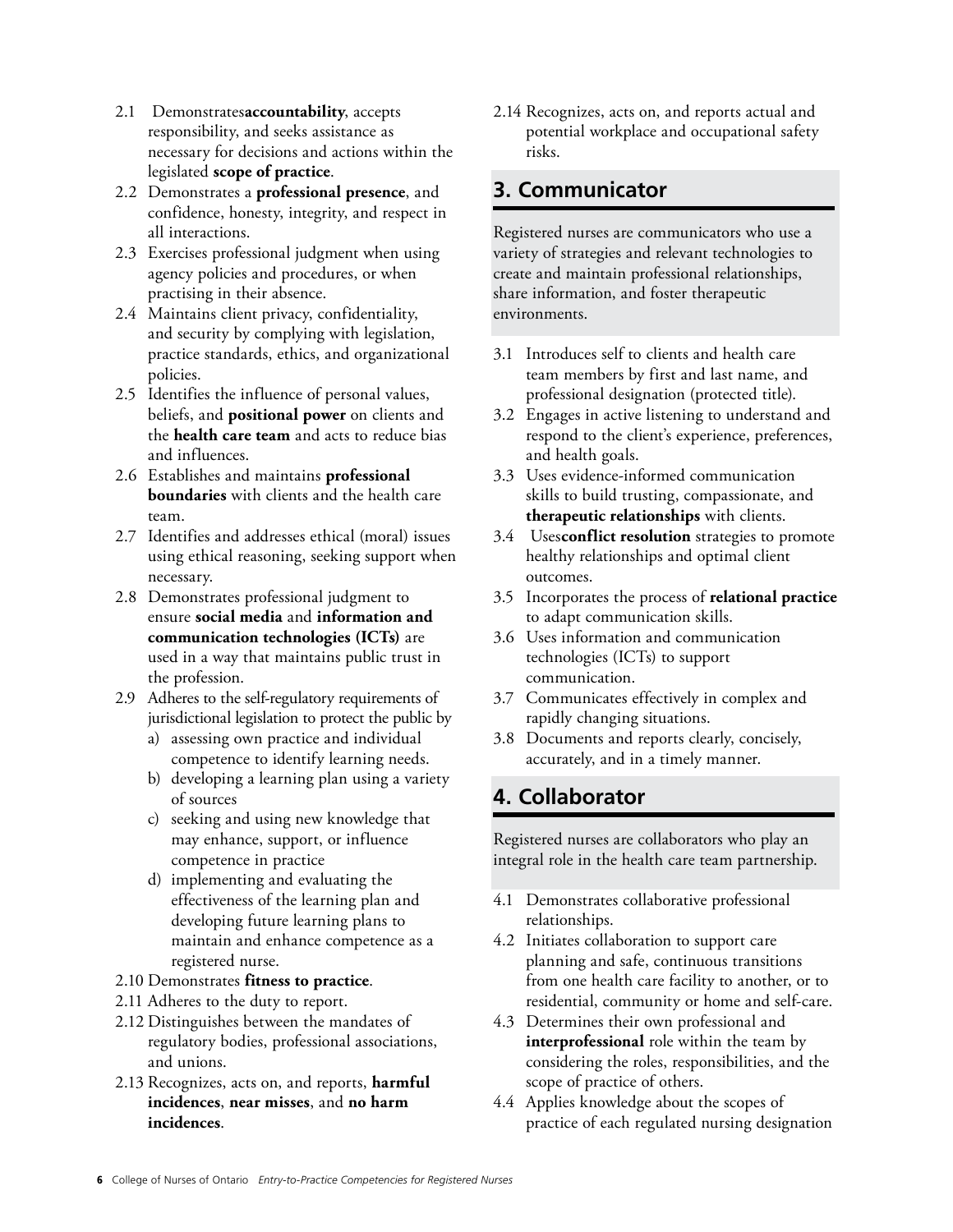<span id="page-6-0"></span>to strengthen intraprofessional collaboration that enhances contributions to client health and well-being.

4.5 Contributes to health care team functioning by applying group communication theory, principles, and group process skills.

# **5. Coordinator**

Registered nurses coordinate point-of-care health service delivery with clients, the health care team, and other sectors to ensure continuous, safe care.

- 5.1 Consults with clients and health care team members to make ongoing adjustments required by changes in the availability of services or client health status.
- 5.2 Monitors **client care** to help ensure needed services happen at the right time and in the correct sequence.
- 5.3 Organizes own workload, **assigns** nursing care, sets priorities, and demonstrates effective time management skills
- 5.4 Demonstrates knowledge of the delegation process.
- 5.5 Participates in decision-making to manage client transfers within health care facilities.
- 5.6 Supports clients to navigate health care systems and other service sectors to optimize health and well-being.
- 5.7 Prepares clients for transitions in care.
- 5.8 Prepares clients for discharge.
- 5.9 Participates in emergency preparedness and disaster management.

# **6. Leader**

Registered nurses are leaders who influence and inspire others to achieve optimal health outcomes for all.

- 6.1 Acquires knowledge of the Calls to Action of the Truth and Reconciliation Commission of Canada.
- 6.2 Integrates **continuous quality improvement**  principles and activities into nursing practice.
- 6.3 Participates in innovative client-centred care models.
- 6.4 Participates in creating and maintaining a healthy, respectful, and psychologically safe workplace.
- 6.5 Recognizes the impact of **organizational culture** and acts to enhance the quality of a professional and safe practice environment.
- 6.6 Demonstrates self-awareness through reflective practice and solicitation of feedback.
- 6.7 Takes action to support culturally safe practice environments.
- 6.8 Uses and allocates resources wisely.
- 6.9 Provides constructive feedback to promote professional growth of other members of the health care team.
- 6.10 Demonstrates knowledge of the health care system and its impact on client care and professional practice.
- 6.11 Adapts practice to meet client care needs within a continually changing health care system.

# **7. Advocate**

Registered nurses are advocates who support clients to voice their needs to achieve optimal health outcomes. Registered nurses also support clients who cannot advocate for themselves.

- 7.1 Recognizes and takes action in situations where client safety is actually or potentially compromised.
- 7.2 Resolves questions about unclear orders, decisions, actions, or treatment.
- 7.3 Advocates for the use of Indigenous health knowledge and healing practices in collaboration with Indigenous healers and Elders consistent with the Calls to Action of the Truth and Reconciliation Commission of Canada.
- 7.4 Advocates for health equity for all, particularly for vulnerable and/or diverse clients and populations.
- 7.5 Supports **environmentally responsible practice**.
- 7.6 Advocates for safe, competent, compassionate and ethical care for clients.
- 7.7 Supports and empowers clients in making informed decisions about their health care, and respects their decisions.
- 7.8 Supports healthy public policy and principles of **social justice**.
- 7.9 Assesses that clients have an understanding and ability to be an active participant in their own care, and facilitates appropriate strategies for clients who are unable to be fully involved.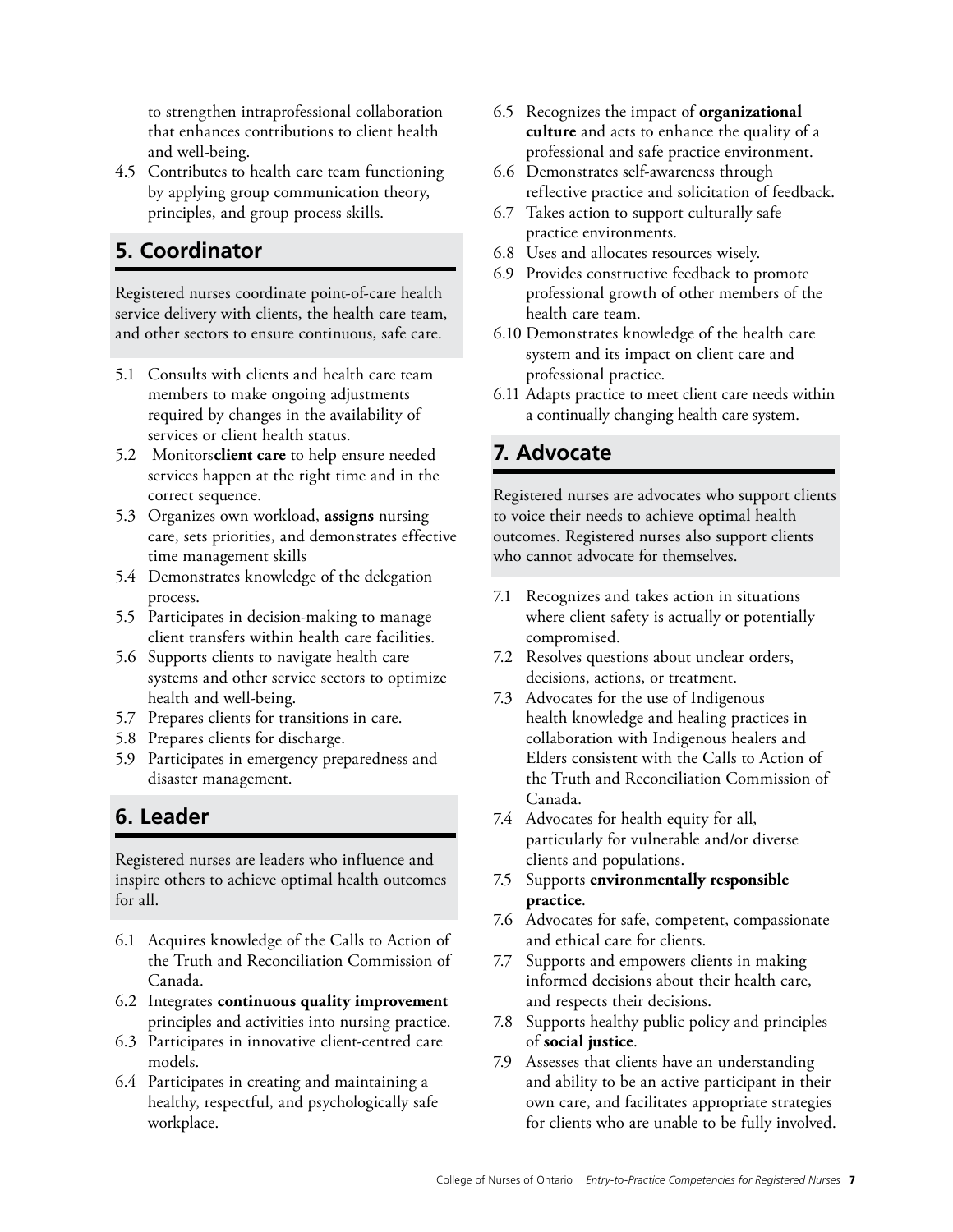- <span id="page-7-0"></span>7.10 Advocates for client's rights and ensures informed consent, guided by legislation, practice standards, and ethics.
- 7.11 Uses knowledge of **population health**, **determinants of health**, **primary health care**, and health promotion to achieve health equity.
- 7.12 Assesses client's understanding of informed consent, and implements actions when client is unable to provide informed consent.
- 7.13 Demonstrates knowledge of a substitute decision maker's role in providing informed consent and decision-making for client care.
- 7.14 Uses knowledge of **health disparities** and inequities to optimize health outcomes for all clients.

# **8. Educator**

Registered nurses are educators who identify learning needs with clients and apply a broad range of educational strategies towards achieving optimal health outcomes.

- 8.1 Develops an education plan with the client and team to address learning needs.
- 8.2 Applies strategies to optimize client **health literacy**.
- 8.3 Selects, develops, and uses relevant teaching and learning theories and strategies to address diverse clients and contexts, including lifespan, family, and cultural considerations.
- 8.4 Evaluates effectiveness of health teaching and revises education plan if necessary.
- 8.5 Assists clients to access, review, and evaluate information they retrieve using information and communication technologies (ICTs).

# **9. Scholar**

Registered nurses are scholars who demonstrate a lifelong commitment to excellence in practice through critical inquiry, continuous learning, application of evidence to practice, and support of research activities.

- 9.1 Uses best evidence to make informed decisions.
- 9.2 Translates knowledge from relevant sources into professional practice.
- 9.3 Engages in self-reflection to interact from

a place of **cultural humility** and create culturally safe environments where clients perceive respect for their unique health care practices, preferences, and decisions.

- 9.4 Engages in activities to strengthen competence in **nursing informatics**.
- 9.5 Identifies and analyzes emerging evidence and technologies that may change, enhance, or support health care.
- 9.6 Uses knowledge about current and emerging community and **global health** care issues and trends to optimize client health outcomes.
- 9.7 Supports research activities and develops own **research skills**.
- 9.8 Engages in practices that contribute to lifelong learning.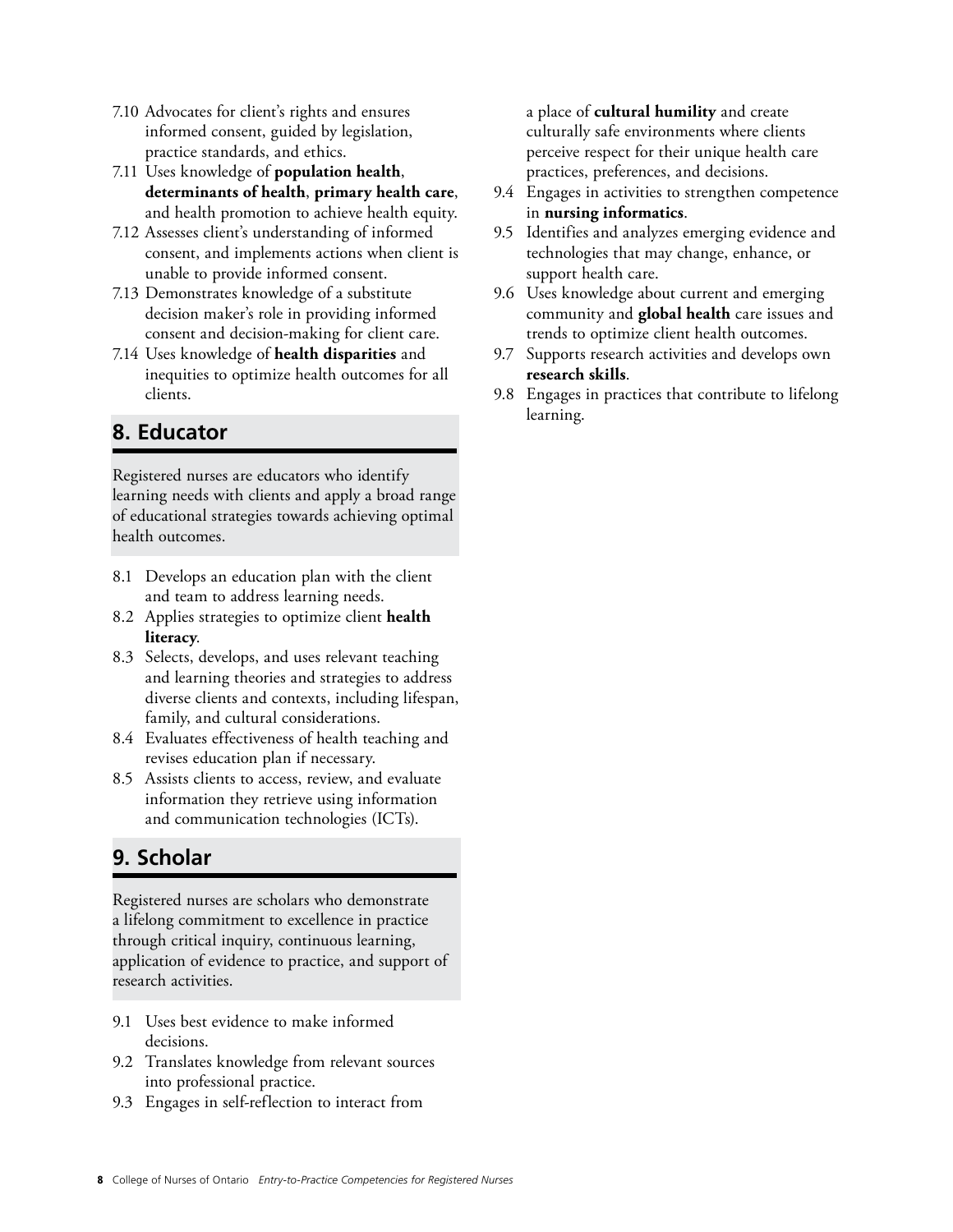# <span id="page-8-0"></span>**Glossary**

### **Accountability**

The obligation to answer for the professional, ethical and legal responsibilities of one's activities and duties (Ellis & Hartley, 2009)

### **Assessment**

Systematically gathering, sorting, organizing and documenting data in a retrievable format. (Perry, Potter & Ostendorf, 2018)

### **Assign**

Assigning is determining or allocating responsibility for particular aspects of care that may include controlled and non-controlled act procedures. Assigning care may require nurses to supervise aspects of care or teach procedures. (College of Nurses of Ontario, 2007)

### **Client**

A client is a person with whom the nurse is engaged in a therapeutic relationship. In most circumstances, the client is an individual but the client may also include family members and/ or substitute decision-makers. The client can also be a group (e.g., therapy), community (e.g., public health) or population (e.g., children with diabetes). (College of Nurses of Ontario, 2002)

### **Client Centre**

An approach in which clients are viewed as whole persons; it is not merely about delivering services where the client is located. Client centred care involves advocacy, empowerment, and respecting the client's autonomy, voice, self-determination, and participation in decision-making. (Registered Nurses Association of Ontario, 2006)

### **Compassionate**

Showing sensitivity in understanding another person's suffering, combined with a willingness to help and promote that person's well-being. (Perez-Bret, Altisent & Rocafort, 2016).

### **Competency**

An observable ability of a registered nurse at entry level that integrates the knowledge, skills, abilities, and judgment required to practise nursing safely and ethically (Canadian Council of Registered Nurse Regulators, 2013, CanMEDS, 2015)

### **Competent**

The demonstration of integrated knowledge, skills, abilities and judgment required to practise nursing safely and ethically (College of Nurses of Ontario, 2018a)

### **Conflict resolution**

The various ways individuals or institutions address conflict (for example, interpersonal, work) to move toward positive change and growth (College of Registered Nurses of Nova Scotia, 2012)

### **Continuous quality improvement**

A continuous cycle of planning, implementing and evaluating the effectiveness of strategies, and reflecting to see what further improvements can be made (College and Association of Registered Nurses of Alberta, 2014)

### **Critical inquiry**

A process of purposive thinking and reflective reasoning through which practitioners examine ideas, assumptions, principles, conclusions, beliefs, and actions within a particular context. (Brunt, 2005)

### **Cultural humility**

Cultural humility is a process of self-reflection to understand personal and systemic biases and to develop and maintain respectful processes and relationships based on mutual trust. Cultural humility involves humbly acknowledging oneself as a learner regarding understanding another's experience. (First Nations Health Authority, 2018)

### **Cultural safety**

An outcome based on respectful engagement that recognizes and strives to address the health care system's inherent power imbalances. It results in an environment free of racism and discrimination, where people feel safe when receiving health care (First Nations Health Authority, 2018)

### **Determinants of health**

Factors that influence health beyond our individual genetics and lifestyle choices (Government of Canada, 2018)

### **Environmentally responsible practice**

Practice that supports environmental preservation and restoration while advocating for initiatives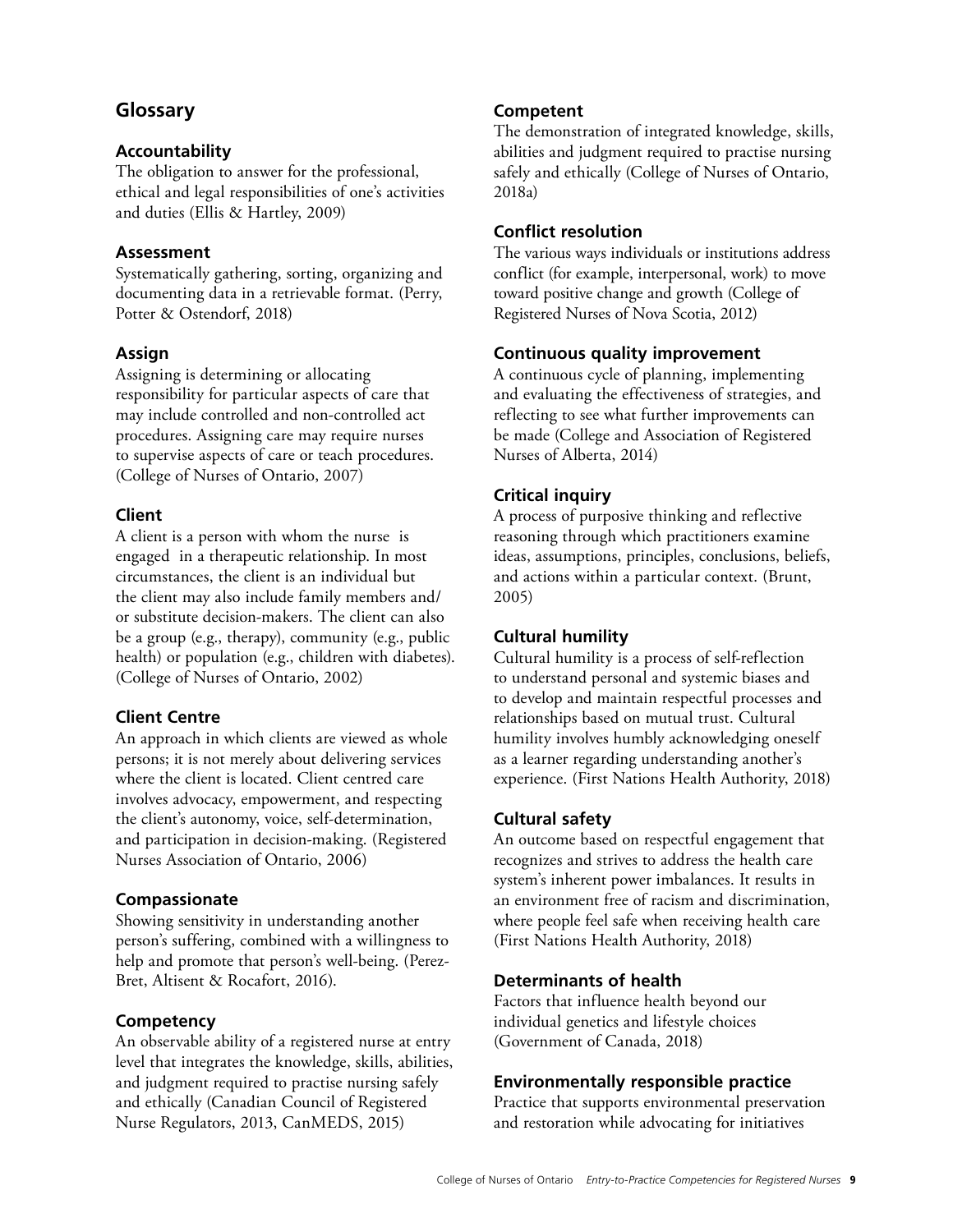that reduce environmentally harmful practices to promote health and well-being. (Canadian Nurses Association, 2017b)

### **Evidence-informed**

How nursing decisions are made with clients, using an ongoing process that incorporates research, clinical expertise, client preferences and other available resources. (Canadian Nurses Association, 2010)

### **Fitness to practice**

Freedom from any cognitive, physical, psychological or emotional condition or dependence on alcohol or drugs that impairs ability to provide nursing care (Canadian Nurses Association, 2017a)

### **Global Health**

The optimal well-being of all humans from the individual and the collective perspectives. Health is considered a fundamental right and should be equally accessible to all (Canadian Nurses Association, 2017a)

### **Harm Reduction**

Policies, programs and practices to reduce adverse health, social and economic consequences of legal and illegal psychoactive drugs without necessarily reducing drug consumption (Canadian Nurses Association, 2017c)

### **Harmful Incidence**

A patient safety incident resulting in harm to patient (Canadian Patient Safety Institute, 2009)

### **Health care team**

A number of health care providers from different disciplines (often including both regulated professionals and unregulated workers) working together to provide care for and with persons, families, groups, communities or populations. (Canadian Nurses Association, 2017a)

### **Health disparities**

Differences in health status that occur among population groups defined by specific characteristics (Health Disparities Task Group of the Federal/Provincial/Territorial Advisory Committee on Population Health and Health Security, 2004)

### **Health Inequities**

Differences in health status or distribution of health resources between different population groups, arising from social conditions in which people are born, grow, live, work and age (World Health Organization, 2017)

### **Health literacy**

The ability to access, comprehend, evaluate and communicate information as a way to promote, maintain and improve health in a variety of settings across the life-course (Rootman, & Gordon-El-Bihbrety, 2008)

### **Health promotion**

Enabling people to improve and increase control over their health by moving beyond individual behaviour toward a wide range of social and environmental interventions (World Health Organization, 2018a)

### **Holistic**

A system of comprehensive or total patient care that considers the physical, emotional, social, economic, and spiritual needs of the person, the response to illness, and the effect of the illness to meet self-care needs(Jasemi, Valizadeh, Azmanzadeh & Keogh, 2017)

### **Information and communication technologies (ICTs)**

A diverse set of technological tools and resources used to communicate, create, disseminate, store, and manage information (Canadian Association of Schools of Nursing, Canada Health Infoway, 2012)

### **Interprofessional**

Members from different healthcare disciplines working together towards common goals to meet the client's health care needs (Canadian Health Services Research Foundation, 2012)

### **Medical Assistance in Dying (MAiD)**

The situation in which a person seeks and obtains medical help to end their life. This can be achieved through eitherphysician-assisted suicide or voluntary euthanasia (Government of Canada, 2016)

### **Near miss**

A client's safety incident that did not reach the client and therefore resulted in no harm (Canadian Patient Safety Institute, 2009)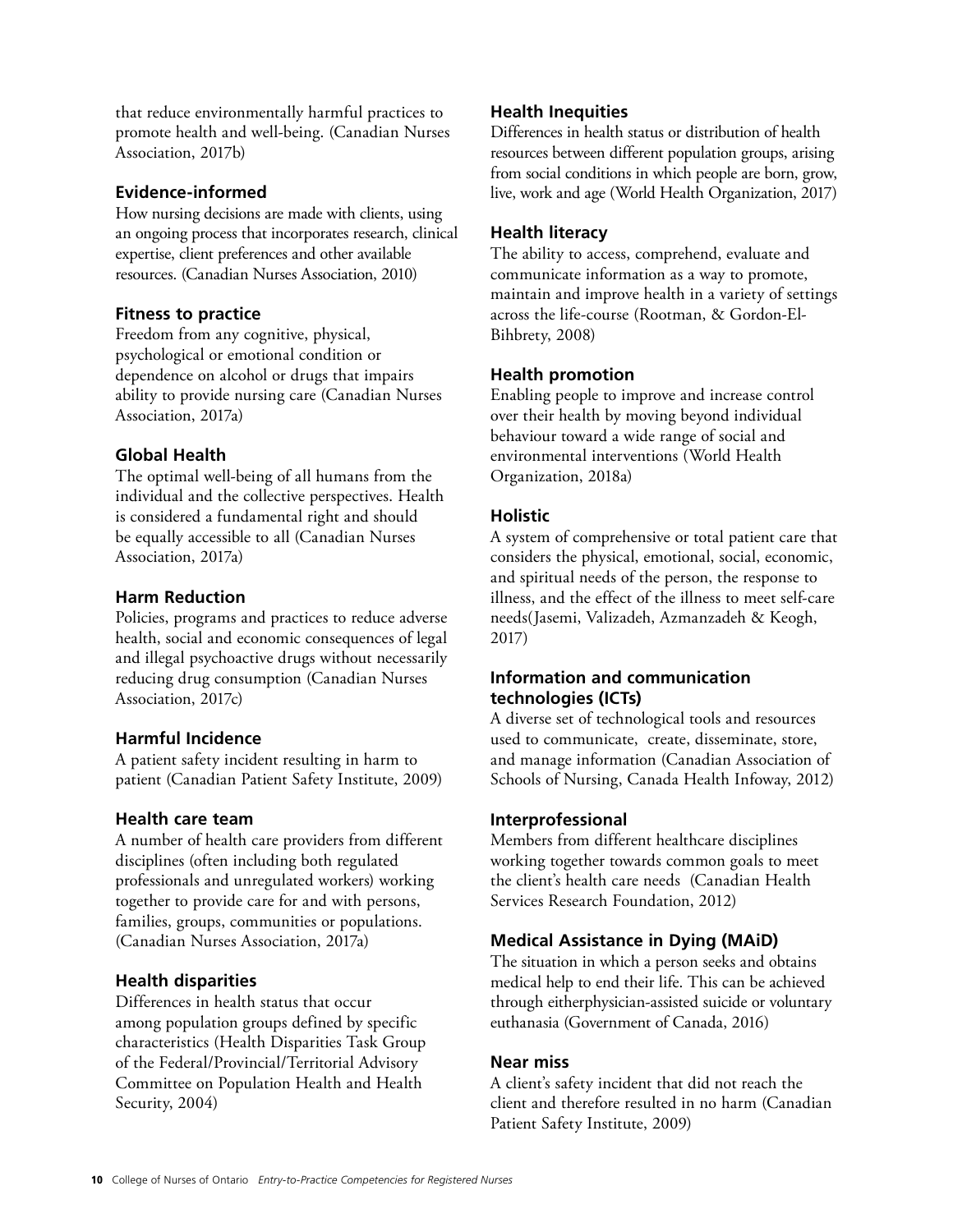### **No harm incidence**

A patient safety incident that reached the patient but no discernible harm resulted. (Canadian Patient Safety Institute, 2009)

### **Nursing informatics**

Nursing informatics science and practice integrates nursing, information and knowledge, and their management, with information and communication technologies to promote health in people, families, and communities worldwide (Canadian Association of Schools of Nursing, Canada Health Infoway,2012)

### **Organizational culture**

Member held assumptions and values about their organization that is different from one organization to the next (Sullivan, 2012)

### **Palliative care**

An approach that improves the quality of life of patients and their families facing problems associated with life-threatening illness, through preventing and relieving of suffering by means of early identification, impeccable assessment, and treatment of pain and other problems (for example, physical, psychosocial and spiritual) (World Health Organization, 2018b)

### **Plan of care**

A plan that includes priority nursing interventions to achieve client centered goals (College of Registered Nurses of Nova Scotia, 2017a)

### **Population health**

An approach to health that aims to improve the entire population's health and to reduce health inequities among population groups. To reach these objectives, it looks at and acts upon the broad range of factors and conditions that strongly influence our health (Public Health Agency of Canada, 2012)

### **Positional power**

The assumed authority or influence a person holds over others by virtue of the title of his or her position (College of Registered Nurses of Nova Scotia, 2017b)

### **Primary health care**

A focus on delivering client-centred services that

include accessibility, active public participation, health promotion and chronic disease prevention and management, use of appropriate technology and innovation, and intersectoral cooperation and collaboration (Canadian Nurses Association, 2015)

### **Professional Boundaries**

The point at which the relationship changes from professional and therapeutic to unprofessional and personal. It defines the limits of the professional role. Crossing a boundary means that the care provider is misusing the power in the relationship to meet personal needs, rather than the needs of the client, or behaving in an unprofessional manner with the client. The misuse of power does not have to be intentional to be considered a boundary crossing (CNO, 2006, RNAO, 2006)

### **Professional presence**

The demonstration of confidence, integrity, optimism, passion and empathy that aligns with legislation, practice standards, and ethics through verbal and nonverbal communications (Canadian Patient Safety Institute, 2017)

### **Recovery-oriented nursing care**

A perspective that recognizes recovery as a personal process for people with mental health conditions or addictions to gain control, meaning and purpose in their lives (Canadian Association of Schools of Nursing, 2015)

### **Relational practice**

Conscious participation with clients using listening, questioning, empathy, mutuality, reciprocity, selfobservation, reflection and a sensitivity to emotional contexts (Doane, & Varcoe, 2007)

### **Research Skills**

The ability to critically appraise the various aspects of a scientific research study.

### **Safety**

The pursuit of the reduction and mitigation of unsafe acts within the healthcare system, as well as the use of best practices shown to lead to optimal patient outcomes (Canadian Patient Safety Institute, 2017)

### **Scope of practice**

Roles, functions, and accountabilities that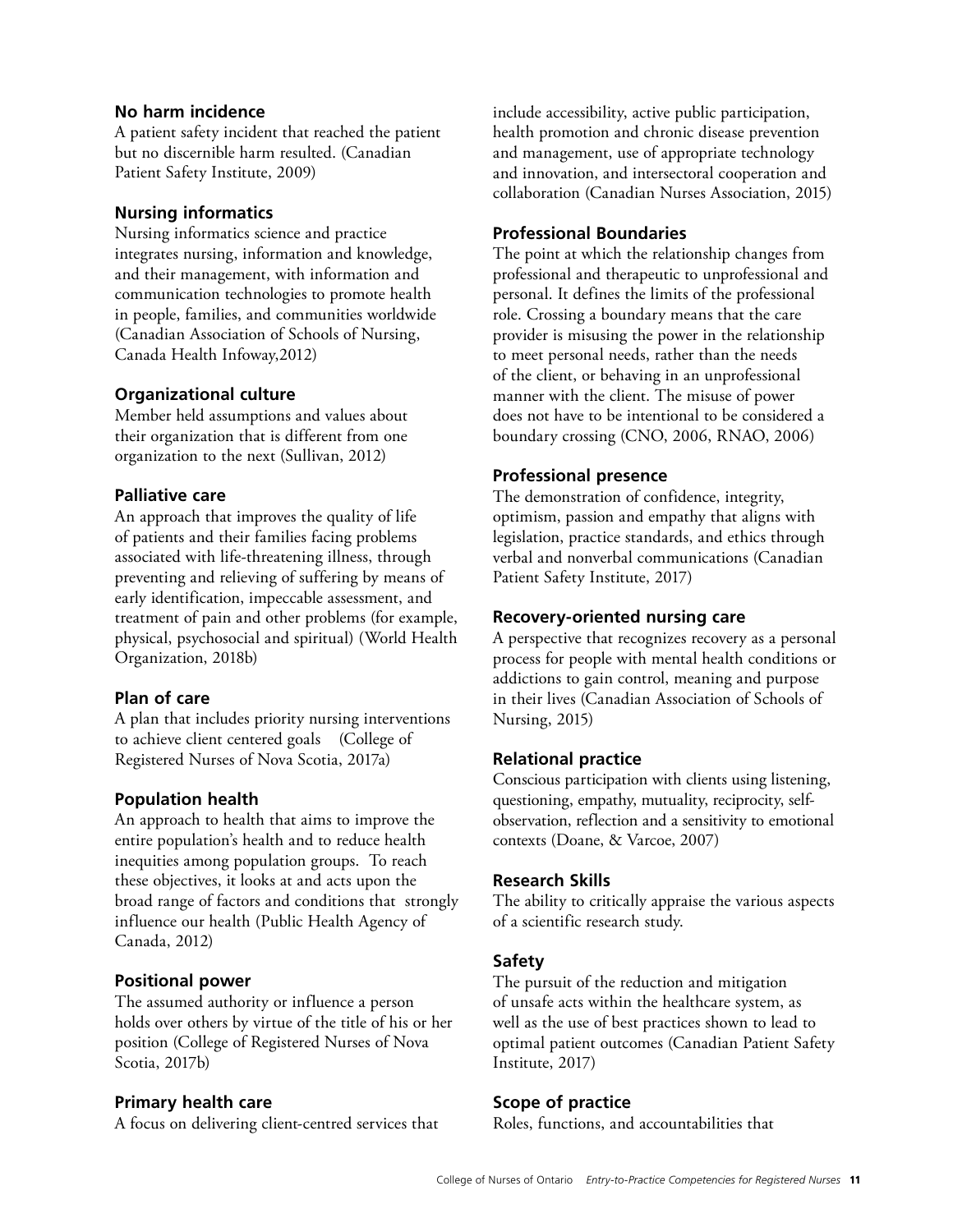registered nurses are legislated, educated, and authorized to perform, as defined in Section 3 of the Nursing Act, 1991: "The practice of nursing is the promotion of health and assessment of, the provision of, care for, and the treatment of, health conditions by supportive, preventive, therapeutic, palliative and rehabilitative means in order to attain or maintain optimal function."

### **Social justice**

Studying and understanding the root causes and consequences of disparities regarding the unfair distribution of society's benefits and responsibilities by focusing on the relative position of one social grouping in relation to others (Canadian Nurses Association, 2017a)

### **Social media**

Software applications (web-based and mobile) allowing creation, engagement and sharing of new or existing content, through messaging or video chat, texting, blogging and other social media platforms (Bodell, & Hook, 2014)

### **Therapeutic nursing intervention**

Any treatment, based on clinical judgement and knowledge, a nurse performs to enhance client outcomes (Butcher, Bulechek, McCloskey Dochterman, & Wagner, 2019)

### **Therapeutic relationship**

A relationship a nurse establishes and maintains with a client, through the use of professional knowledge, skills and attitudes, to provide nursing care expected to contribute to the client's wellbeing (Canadian Nurses Association, 2017a)

### **Trauma-informed care**

A strengths-based framework grounded in the understanding of and responsiveness to the impact of trauma. The framework emphasizes physical, psychological, and emotional safety for both providers and survivors, and creates opportunities for survivors to rebuild a sense of control and empowerment (Hopper, Bassuk, & Olivet, 2010)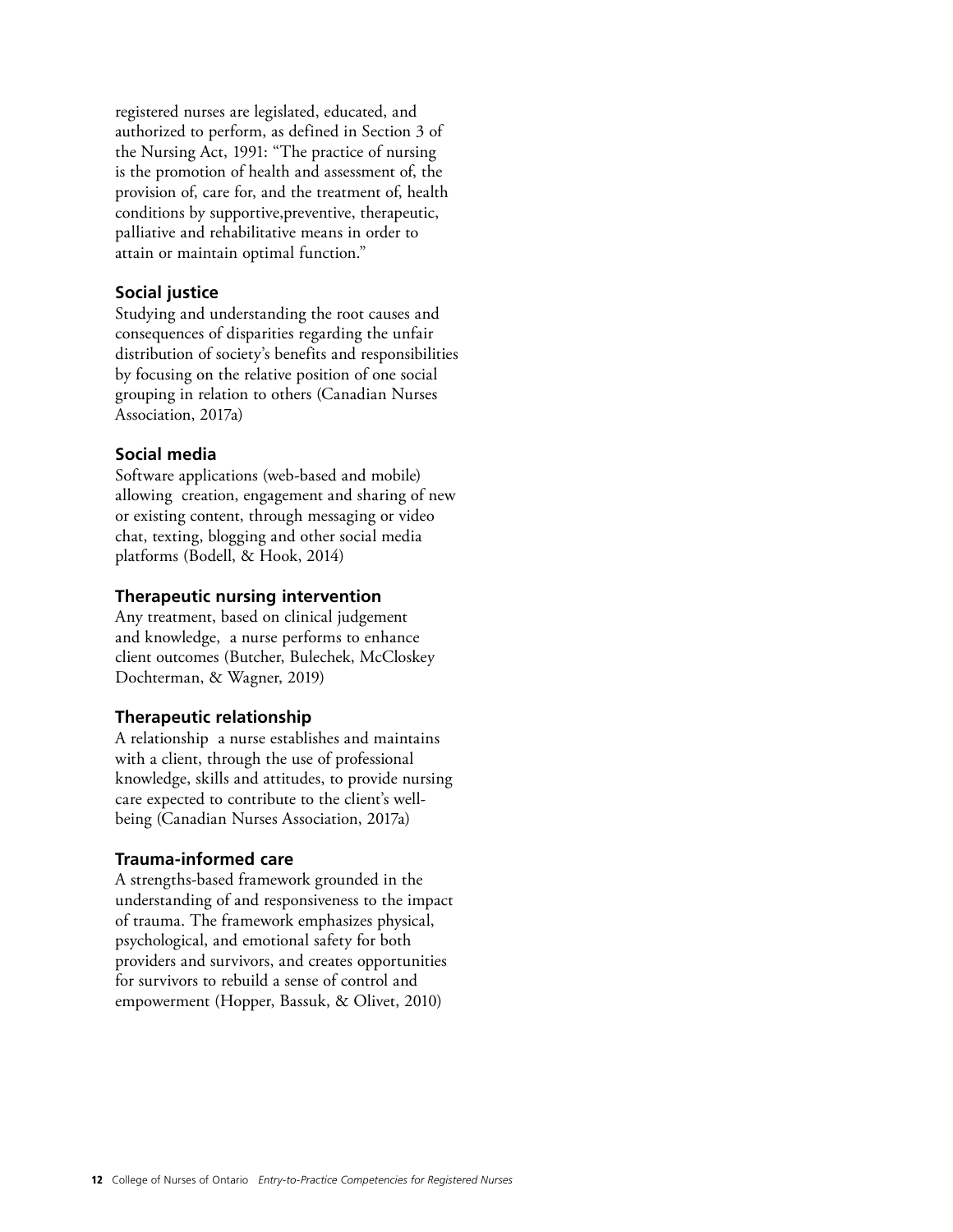### <span id="page-12-0"></span>**REFERENCES**

- Bodell, S. & Hook, A. (2014). Developing online professional networks for undergraduate occupational therapy students: An evaluation of an extracurricular facilitated blended learning package. *British Journal of Occupational Therapy*, 77(6), 320-323. https://doi.org/10.4276/03080221 [4X14018723138156](https://doi.org/10.4276/030802214X14018723138156)
- Brunt, B. A. (2005). Critical thinking in nursing: An integrated review. *The Journal of Continuing Education in Nursing*, 36(2), 60-67. https://doi. [org/10.3928/0022-0124-20050301-05](https://doi.org/10.3928/0022-0124-20050301-05)
- Butcher, H. K., Bulechek, G. M., McCloskey, Dochterman, J. M. & Wagner, C. (Eds.). (2018). *Nursing Interventions Classification (NIC)* (7th ed.). St. Louis, MO: Elsevier.
- Canadian Association of Schools of Nursing & Canada Health Infoway. (2012). *Nursing informatics entry-to-practice competencies for registered nurses.* Retrieved from https://www. [casn.ca/wp-content/uploads/2014/12/Nursing-](https://www.casn.ca/wp-content/uploads/2014/12/Nursing-Informatics-Entry-to-Practice-Competencies-for-RNs_updated-June-4-2015.pdf)[Informatics-Entry-to-Practice-Competencies-for-](https://www.casn.ca/wp-content/uploads/2014/12/Nursing-Informatics-Entry-to-Practice-Competencies-for-RNs_updated-June-4-2015.pdf)[RNs\\_updated-June-4-2015.pdf](https://www.casn.ca/wp-content/uploads/2014/12/Nursing-Informatics-Entry-to-Practice-Competencies-for-RNs_updated-June-4-2015.pdf)
- Canadian Association of Schools of Nursing. (2015). *Entry-to-practice mental health and addiction competencies for undergraduate nursing education in Canada.* Retrieved from https://www.casn. [ca/2015/11/entry-to-practice-mental-health](https://www.casn.ca/2015/11/entry-to-practice-mental-health-and-addiction-competencies-for-undergraduate-nursing-education-in-canada/)[and-addiction-competencies-for-undergraduate](https://www.casn.ca/2015/11/entry-to-practice-mental-health-and-addiction-competencies-for-undergraduate-nursing-education-in-canada/)[nursing-education-in-canada/](https://www.casn.ca/2015/11/entry-to-practice-mental-health-and-addiction-competencies-for-undergraduate-nursing-education-in-canada/)
- Canadian Council of Registered Nurse Regulators. (2013). *Competencies in the context of entry-level registered nurse practice.* Retrieved from [https://](https://www.ccrnr.ca/assets/jcp_rn_competencies_2012_edition.pdf)  www.ccrnr.ca/assets/jcp\_rn\_competencies\_2012\_ [edition.pdf](https://www.ccrnr.ca/assets/jcp_rn_competencies_2012_edition.pdf)
- Canadian Health Services Research Foundation. (2012). Interprofessional collaborative teams. Retrieved from https://www.cfhi-fcass.ca/sf-docs/ [default-source/commissioned-research-reports/](https://www.cfhi-fcass.ca/sf-docs/default-source/commissioned-research-reports/Virani-Interprofessional-EN.pdf?sfvrsn=0)  [Virani-Interprofessional-EN.pdf?sfvrsn=0](https://www.cfhi-fcass.ca/sf-docs/default-source/commissioned-research-reports/Virani-Interprofessional-EN.pdf?sfvrsn=0)
- Canadian Nurses Association. (2010). *Position statement:Evidence-informed decision-making and nursing practice.* Retrieved from https://www.cna[aiic.ca/-/media/nurseone/page-content/pdf-en/](https://www.cna-aiic.ca/-/media/nurseone/page-content/pdf-en/evidence-informed-decision-making-and-nursing-practice.pdf)  [evidence-informed-decision-making-and-nursing](https://www.cna-aiic.ca/-/media/nurseone/page-content/pdf-en/evidence-informed-decision-making-and-nursing-practice.pdf)[practice.pdf](https://www.cna-aiic.ca/-/media/nurseone/page-content/pdf-en/evidence-informed-decision-making-and-nursing-practice.pdf)
- Canadian Nurses Association. (2015). Position statement: Primary health care. Retrieved from https://www.cna-aiic.ca/~/media/cna/page[content/pdf-en/primary-health-care-position](https://www.cna-aiic.ca/~/media/cna/page-content/pdf-en/primary-health-care-position-statement.pdf)statement.pdf
- Canadian Nurses Association. (2017a). *Code of ethics.* Retrieved from https://www.cna-aiic.ca/-/ [media/cna/page-content/pdf-en/code-of-ethics-](https://www.cna-aiic.ca/-/media/cna/page-content/pdf-en/code-of-ethics-2017-edition-secure-interactive.pdf)[2017-edition-secure-interactive.pdf](https://www.cna-aiic.ca/-/media/cna/page-content/pdf-en/code-of-ethics-2017-edition-secure-interactive.pdf)
- Canadian Nurses Association (2017b). *Position statement: Nurses and environmental health.*  Retrieved from https://www.cna-aiic.ca/~/ [media/cna/page-content/pdf-en/nurses-and](https://www.cna-aiic.ca/~/media/cna/page-content/pdf-en/nurses-and-environmental-health-position-statement.pdf)[environmental-health-position-statement.pdf](https://www.cna-aiic.ca/~/media/cna/page-content/pdf-en/nurses-and-environmental-health-position-statement.pdf)
- Canadian Nurses Association(2017c). *Joint position statement: Harm reduction and substance use.*  Retrieved from https://www.cna-aiic.ca/-/ [media/cna/page-content/pdf-en/joint\\_position\\_](https://www.cna-aiic.ca/-/media/cna/page-content/pdf-en/joint_position_statement_harm_reduction_and_substance_use.pdf) statement harm reduction and substance use. [pdf](https://www.cna-aiic.ca/-/media/cna/page-content/pdf-en/joint_position_statement_harm_reduction_and_substance_use.pdf)
- Canadian Patient Safety Institute. (2009). *The safety competencies: Enhancing patient safety across the health professions.* Retrieved from http://www.patientsafetyinstitute.ca/en/ [toolsResources/safetyCompetencies/Documents/](http://www.patientsafetyinstitute.ca/en/toolsResources/safetyCompetencies/Documents/Safety%20Competencies.pdf#search=safety%20competencies)  [Safety%20Competencies.pdf#search=safety%20](http://www.patientsafetyinstitute.ca/en/toolsResources/safetyCompetencies/Documents/Safety%20Competencies.pdf#search=safety%20competencies)  [competencies](http://www.patientsafetyinstitute.ca/en/toolsResources/safetyCompetencies/Documents/Safety%20Competencies.pdf#search=safety%20competencies)
- Canadian Patient Safety Institute (2017). *General patient safety.* Retrieved from http://www. [patientsafetyinstitute.ca/en/Topic/Pages/General-](http://www.patientsafetyinstitute.ca/en/Topic/Pages/General-Patient-Safety.aspx)[Patient-Safety.aspx](http://www.patientsafetyinstitute.ca/en/Topic/Pages/General-Patient-Safety.aspx)
- CanMEDS (2015). *Physician competency framework.*  Retrieved from http://canmeds.royalcollege.ca/en/ [framework](http://canmeds.royalcollege.ca/en/framework)
- College and Association of Registered Nurses of Alberta. (2014). *Practice standards for regulated members.* Edmonton, AB: Author.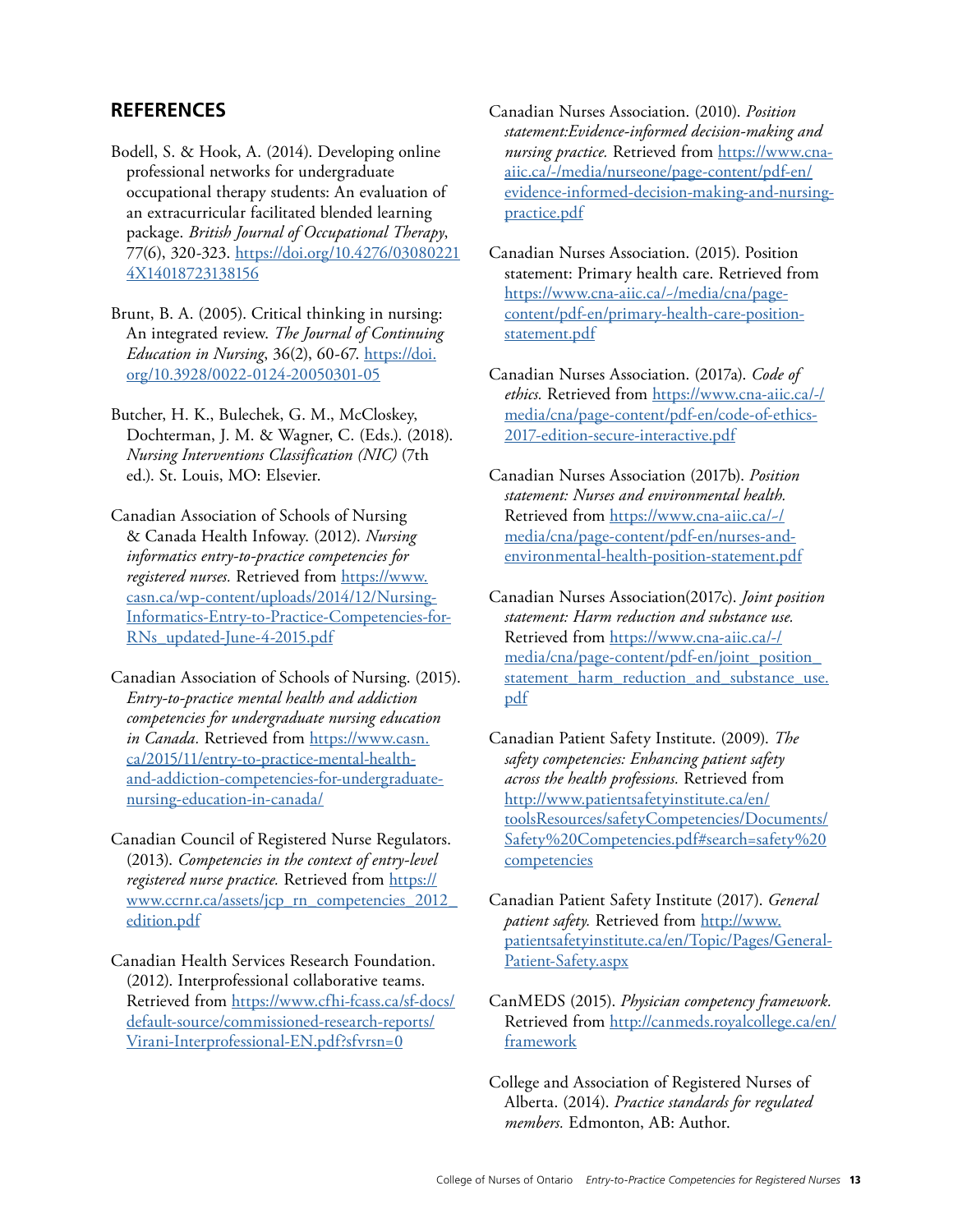- College of Nurse of Ontario (2018a) *Entry to practice competencies for registered nurses, revised 2014.*  Retrieved from http://www.cno.org/globalassets/ [docs/reg/41037\\_entrytopracitic\\_final.pdf](http://www.cno.org/globalassets/docs/reg/41037_entrytopracitic_final.pdf)
- College of Nurses of Ontario. (2002). *Professional standards, revised 2002.* Retrieved from [http://](http://www.cno.org/globalassets/docs/prac/41006_ profstds.pdf) www.cno.org/globalassets/docs/prac/41006\_ [profstds.pdf](http://www.cno.org/globalassets/docs/prac/41006_ profstds.pdf)
- College of Nurses of Ontario. (2006). *Therapeutic nurse-client relationships, revised 2006.* Retrieved from http://www.cno.org/globalassets/docs/ prac/41033\_therapeutic.pdf
- College of Nurses of Ontario. (2017). *Authorizing mechanisms, revised 2018.* Retrieved from [https://](https://www.cno.org/globalassets/docs/prac/41075_authorizingmech.pdf)  www.cno.org/globalassets/docs/prac/41075\_ [authorizingmech.pdf](https://www.cno.org/globalassets/docs/prac/41075_authorizingmech.pdf)
- College of Registered Nurses of Nova Scotia. (2017). Standards of practice for registered nurses. Retrieved from https://crnns.ca/wp-content/ [uploads/2015/02/RNStandards.pdf](https://crnns.ca/wp-content/uploads/2015/02/RNStandards.pdf)
- College of Registered Nurses of Nova Scotia (2017a). *Nursing plan of care practice guideline.*  Retrieved from https://crnns.ca/wp-content/ [uploads/2015/12/Nursing-Plan-of-Care-Practice-](https://crnns.ca/wp-content/uploads/2015/12/Nursing-Plan-of-Care-Practice-Guideline.pdf)[Guideline.pdf](https://crnns.ca/wp-content/uploads/2015/12/Nursing-Plan-of-Care-Practice-Guideline.pdf) .
- College of Registered Nurses of Nova Scotia (2017b). *Professional boundaries and the nurseclient relationship: Keeping it safe and therapeutic. Guidelines for registered nurses.* Retrieved from https://crnns.ca/wp-content/uploads/2015/02/ [ProfessionalBoundaries2012.pdf](https://crnns.ca/wp-content/uploads/2015/02/ProfessionalBoundaries2012.pdf)
- Doane, G. H., & Varcoe, C. (2007). Relational practice and nursing obligations. *Advances in Nursing Science*, 30(3), 192-205. http://doi. org/10.1097/01.ANS.0000286619.31398.fc
- Ellis, J.R., & Hartley, C.L. (2009). Managing and coordinating nursing care (5th ed.). Philadelphia, PA: Lippincott Williams & Wilkins.
- First Nations Health Authority. (2018). *FNHA's Policy Statement on Cultural Safety and Humility.*  Retrieved from http://www.fnha.ca/documents/ [fnha-policy-statement-cultural-safety-and](http://www.fnha.ca/documents/fnha-policy-statement-cultural-safety-and-humility.pdf)[humility.pdf](http://www.fnha.ca/documents/fnha-policy-statement-cultural-safety-and-humility.pdf)
- Government of Canada. (2018). *Medical Assistance in Dying.* Retrieved from[https://www.canada.](https://www.canada.ca/en/health-canada/services/medical-assistance-dying.html)  [ca/en/health-canada/services/medical-assistance](https://www.canada.ca/en/health-canada/services/medical-assistance-dying.html)[dying.html](https://www.canada.ca/en/health-canada/services/medical-assistance-dying.html)
- Government of Canada. (2018). *Social determinants of health and health inequalities.* Retrieved from https://www.canada.ca/en/public-health/services/ [health-promotion/population-health/what](https://www.canada.ca/en/public-health/services/health-promotion/population-health/what-determines-health.html)[determines-health.html](https://www.canada.ca/en/public-health/services/health-promotion/population-health/what-determines-health.html)
- Health Disparities Task Group of the Federal/ Provincial/Territorial Advisory Committee on Population Health and Health Security. (2004). *Reducing the Health Disparities - Roles of the Health Sector: Discussion Paper.* Retrieved from https://www.canada.ca/content/dam/phac [aspc/documents/services/health-promotion/](https://www.canada.ca/content/dam/phac-aspc/documents/services/health-promotion/population-health/reducing-health-disparities-roles-health-sector-discussion-paper/disparities_discussion_paper_e.pdf)  [population-health/reducing-health-disparities](https://www.canada.ca/content/dam/phac-aspc/documents/services/health-promotion/population-health/reducing-health-disparities-roles-health-sector-discussion-paper/disparities_discussion_paper_e.pdf)[roles-health-sector-discussion-paper/disparities\\_](https://www.canada.ca/content/dam/phac-aspc/documents/services/health-promotion/population-health/reducing-health-disparities-roles-health-sector-discussion-paper/disparities_discussion_paper_e.pdf) discussion\_paper\_e.pdf
- Hopper, E. K., Bassuk, E. L., & Olivet, J. (2010). Shelter from the storm: Trauma-informed care in homelessness services settings. *The Open Health Services and Policy Journal*, 3, 80-100. Retrieved from https://www.homelesshub.ca/sites/default/ [files/cenfdthy.pdf](https://www.homelesshub.ca/sites/default/files/cenfdthy.pdf)
- Jasemi, M., Valizadeh, L., Zamanzadeh, V. & Keogh, B. (2017) *A concept analysis of holistic care by hybrid model*. Indian Journal of Palliative Care, 23(1), 71-80. http://doi.org/10.4103/0973-[1075.197960](http://doi.org/10.4103/0973-1075.197960)
- Perez-Bret, E., Altisent, R., & Rocafort, J. (2016). Definition of compassion in healthcare: A systematic literature review. *International Journal of Palliative Nursing*, 22(12). https://doi. [org/10.12968/ijpn.2016.22.12.599](https://doi.org/10.12968/ijpn.2016.22.12.599)
- Perry, A., Potter, P., & Ostendorf, W. (2018). *Clinical nursing skills and techniques* (9thed.). St. Louis: Mosby.

Public Health Agency of Canada. (2012). What is the population health approach? Retrieved from https://www.canada.ca/en/public-health/services/ [health-promotion/population-health/population](https://www.canada.ca/en/public-health/services/health-promotion/population-health/population-health-approach.html)[health-approach.html](https://www.canada.ca/en/public-health/services/health-promotion/population-health/population-health-approach.html)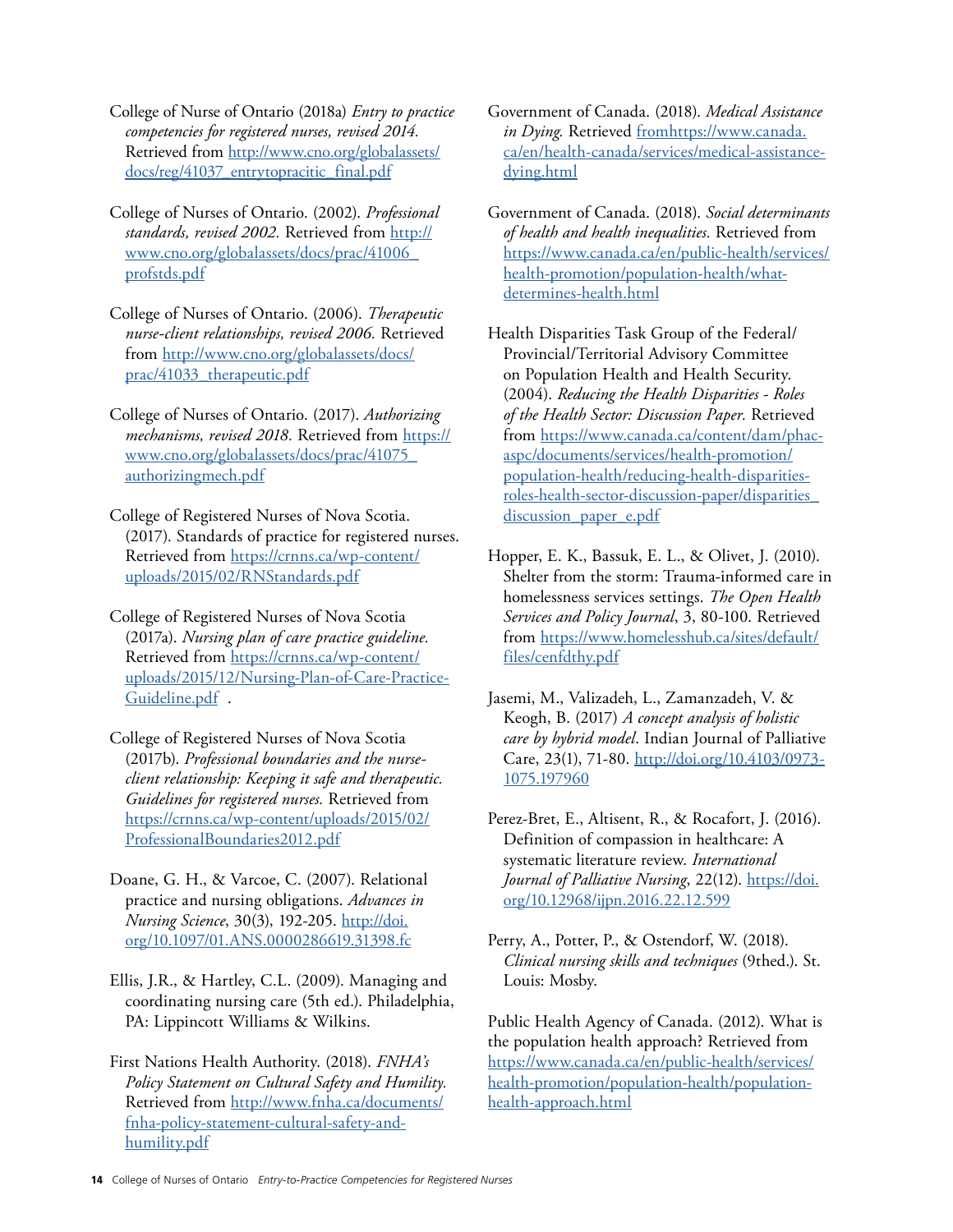- Registered Nurses Association of Ontario. (2006). *Client centred care.* Retrieved from http://rnao.ca/ sites/rnao-ca/files/Client\_Centred\_Care.pdf
- Rootman, I. & Gordon-El-Bihbrety, D. (2008). *A vision for a health literate Canada.* Canadian Public Health Agency. Retrieved from https:// www.cpha.ca/sites/default/files/uploads/resources/ [healthlit/report\\_e.pdf.](https://www.cpha.ca/sites/default/files/uploads/resources/healthlit/report_e.pdf)
- Sullivan, E. J. (2012). *Effective leadership and management in nursing* (8th edition). New York, NY: Pearson.
- World Health Organization. (2017). *10 facts on health inequities and their causes.* Retrieved from http://www.who.int/features/factfiles/health\_ [inequities/en/](http://www.who.int/features/factfiles/health_inequities/en/)
- World Health Organization. (2018a). *Health Promotion*. Retrieved from http://www.who.int/ [topics/health\\_promotion/en/](http://www.who.int/topics/health_promotion/en/)
- World Health Organization. (2018b). *Palliative care.*  Retrieved from http://who.int/cancer/palliative/ [definition/en/.](http://who.int/cancer/palliative/definition/en/)